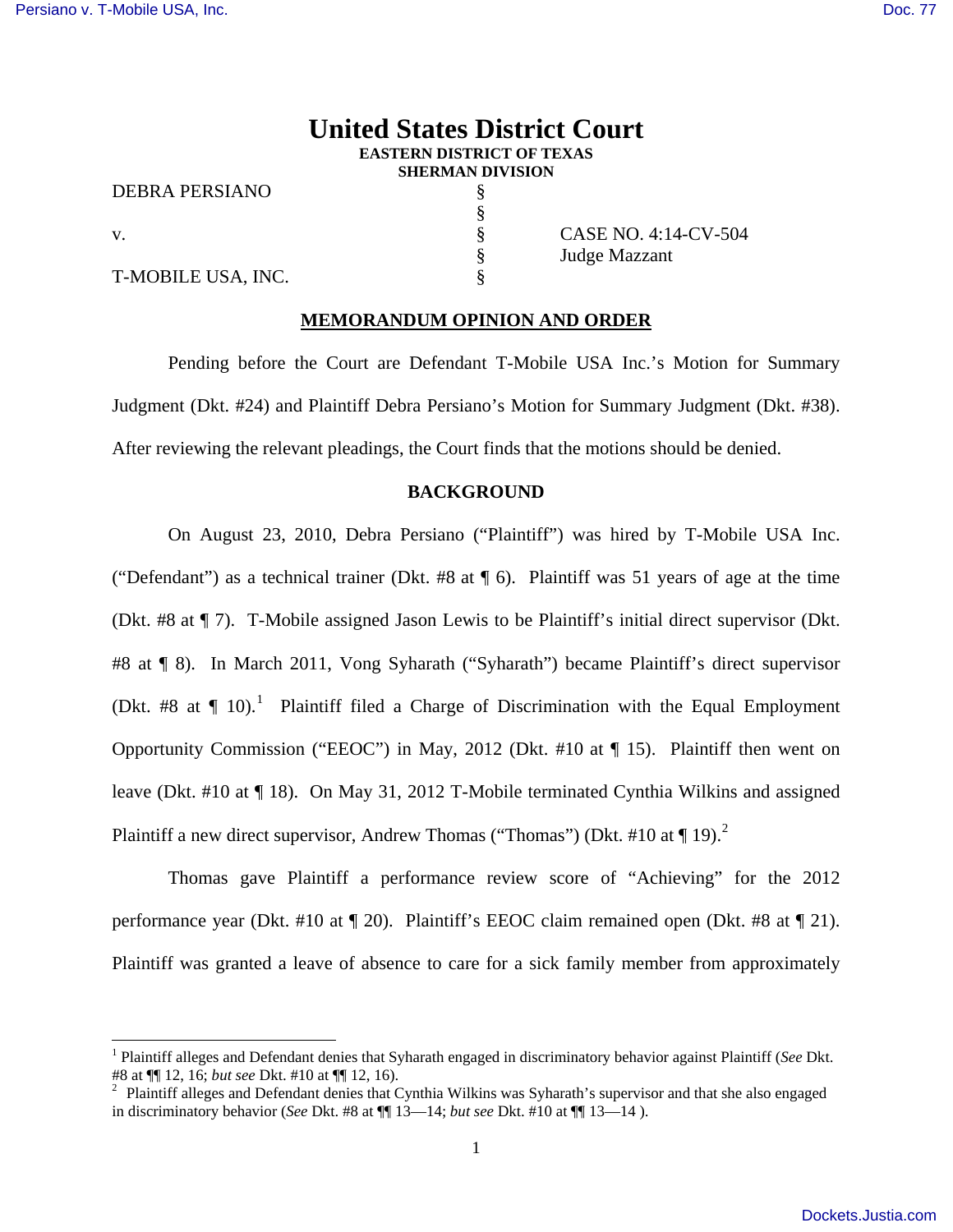February 28, 201[3](#page-1-0) through March 14, 2013 (Dkt. #10 at  $\P$  22).<sup>3</sup> Plaintiff filed a second Charge of Discrimination with the EEOC on or about April 24, 2013 (Dkt. #10 ¶ 27).

Plaintiff used her personal mobile telephone to record conversations with Thomas (Dkt. #8 at ¶ 28). Thomas expressed concerns about reports that Plaintiff made remarks disparaging of Syharath (Dkt. #10  $\P$  29).<sup>[4](#page-1-1)</sup> On July 10, 2013 a telephone conference occurred between Thomas, Plaintiff, and HR representative Rita Wright-King ("Wright-King") (Dkt. #10 ¶ 34). Wright-King asked Plaintiff to delete the recording (Dkt. #10  $\P$  3[5](#page-1-2)).<sup>5</sup> Plaintiff resigned on July 10, 2013 and filed a third Charge of Discrimination with the EEOC on or about July 18, 2013 (Dkt. #10 ¶ 37).

#### **LEGAL STANDARD**

The purpose of summary judgment is to isolate and dispose of factually unsupported claims or defenses. *See Celotex Corp. v. Catrett*, 477 U.S. 317, 327 (1986). Summary judgment is proper if the pleadings, the discovery and disclosure materials on file, and any affidavits "[show] that there is no genuine dispute as to any material fact and that the movant is entitled to judgment as a matter of law." FED. R. CIV. P. 56(a). A dispute about a material fact is genuine "if the evidence is such that a reasonable jury could return a verdict for the nonmoving party." *Anderson v. Liberty Lobby, Inc.*, 477 U.S. 242, 248 (1986). The trial court must resolve all reasonable doubts in favor of the party opposing the motion for summary judgment. *Casey Enters., Inc. v. Am. Hardware Mut. Ins. Co.*, 655 F.2d 598, 602 (5th Cir. 1981) (citations

 $\overline{\phantom{0}}$ 

<span id="page-1-0"></span> $3$  Plaintiff alleges that upon her return from leave, Thomas asked whether she planned to dismiss her pending EEOC charge. Plaintiff further alleges that when she told Thomas that she was not planning to dismiss the charge, Thomas began to engage in retaliatory behavior. Defendant denies these allegations (*See* Dkt. #8 at ¶¶ 23—26; *but see* Dkt. #10 at ¶¶ 23—26).

<span id="page-1-1"></span><sup>&</sup>lt;sup>4</sup> Plaintiff alleges that Thomas asked if she was recording their conversation, and demanded the phone so that he could delete the conversation. Plaintiff further alleges that she offered to make a copy of the conversation for Thomas, and that Thomas stated that he would call the police if Plaintiff did not give him her phone. Defendant denies these allegations (*See* Dkt. #8 at ¶¶ 30—33; *but see* Dkt. #10 at ¶¶ 30—33).

<span id="page-1-2"></span><sup>&</sup>lt;sup>5</sup> Plaintiff alleges and Defendant denies that Wright-King accused Plaintiff of a crime for not complying and deleting the recording (*See* Dkt. #8 at ¶ 36; *but see* Dkt. #10 at ¶ 36).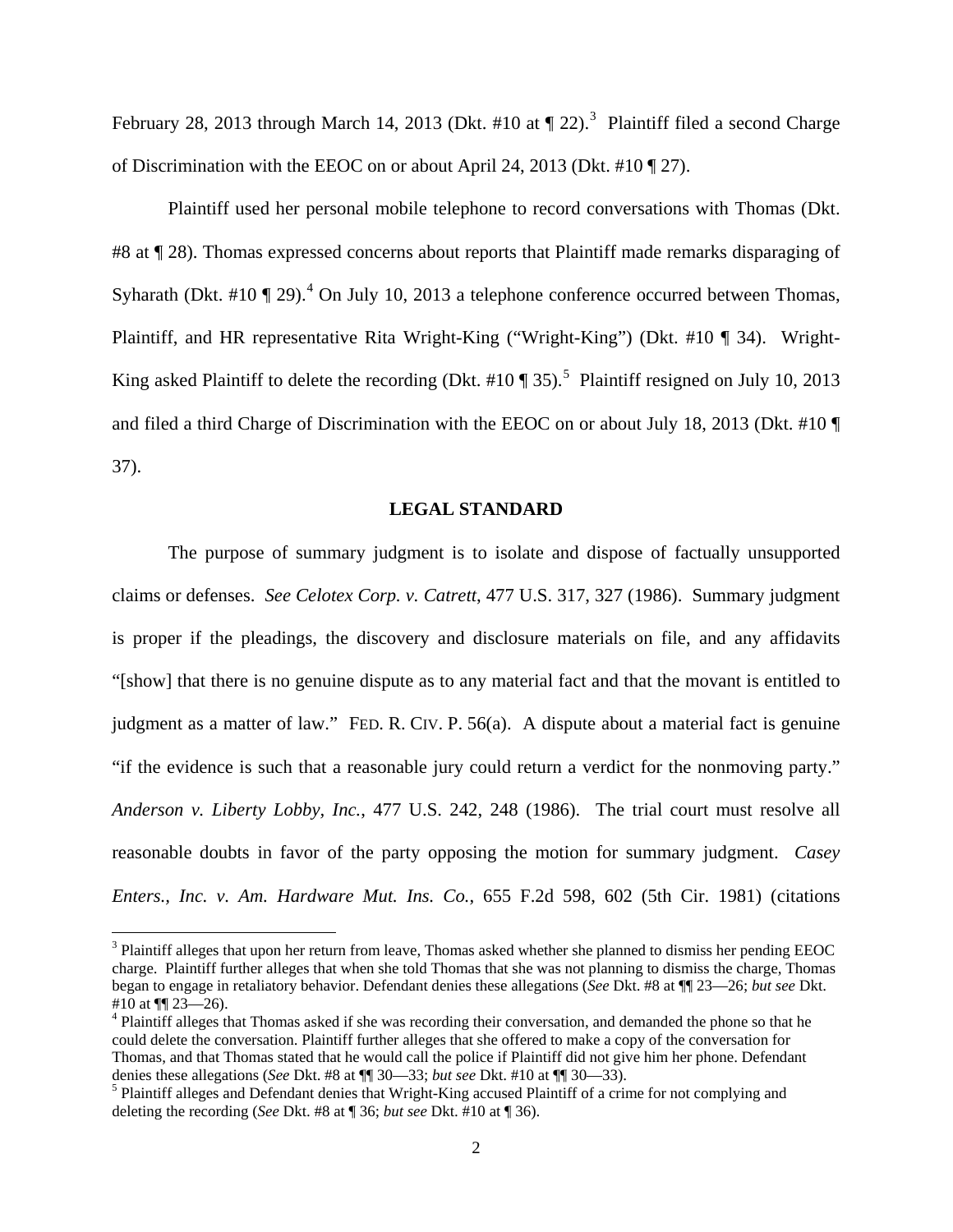omitted). The substantive law identifies which facts are material. *Anderson*, 477 U.S. at 248.

The party moving for summary judgment has the burden to show that there is no genuine issue of material fact and that it is entitled to judgment as a matter of law. *Id.* at 247. If the movant bears the burden of proof on a claim or defense on which it is moving for summary judgment, it must come forward with evidence that establishes "beyond peradventure *all* of the essential elements of the claim or defense." *Fontenot v. Upjohn Co.*, 780 F.2d 1190, 1194 (5th Cir. 1986). Where the nonmovant bears the burden of proof, the movant may discharge its burden by showing that there is an absence of evidence to support the nonmovant's case. *Celotex*, 477 U.S. at 325; *Byers v. Dallas Morning News, Inc.*, 209 F.3d 419, 424 (5th Cir. 2000). Once the movant has carried its burden, the nonmovant must "respond to the motion for summary judgment by setting forth particular facts indicating there is a genuine issue for trial." *Byers*, 209 F.3d at 424 (citing *Anderson*, 477 U.S. at 248-49). The nonmovant must adduce affirmative evidence. *Anderson*, 477 U.S. at 257. No "mere denial of material facts nor . . . unsworn allegations [nor] arguments and assertions in briefs or legal memoranda" will suffice to carry this burden. *Moayedi v. Compaq Computer Corp*., 98 F. App'x 335, 338 (5th Cir. 2004). Rather, the Court requires "significant probative evidence" from the nonmovant in order to dismiss a request for summary judgment supported appropriately by the movant. *United States v. Lawrence*, 276 F.3d 193, 197 (5th Cir. 2001). The Court must consider all of the evidence, but must refrain from making any credibility determinations or weighing the evidence. *See Turner v. Baylor Richardson Med. Ctr.*, 476 F.3d 337, 343 (5th Cir. 2007).

#### **ANALYSIS**

After a careful review of the record and the arguments presented, the Court is not convinced that Plaintiff or Defendant has met its burden demonstrating that there is no material